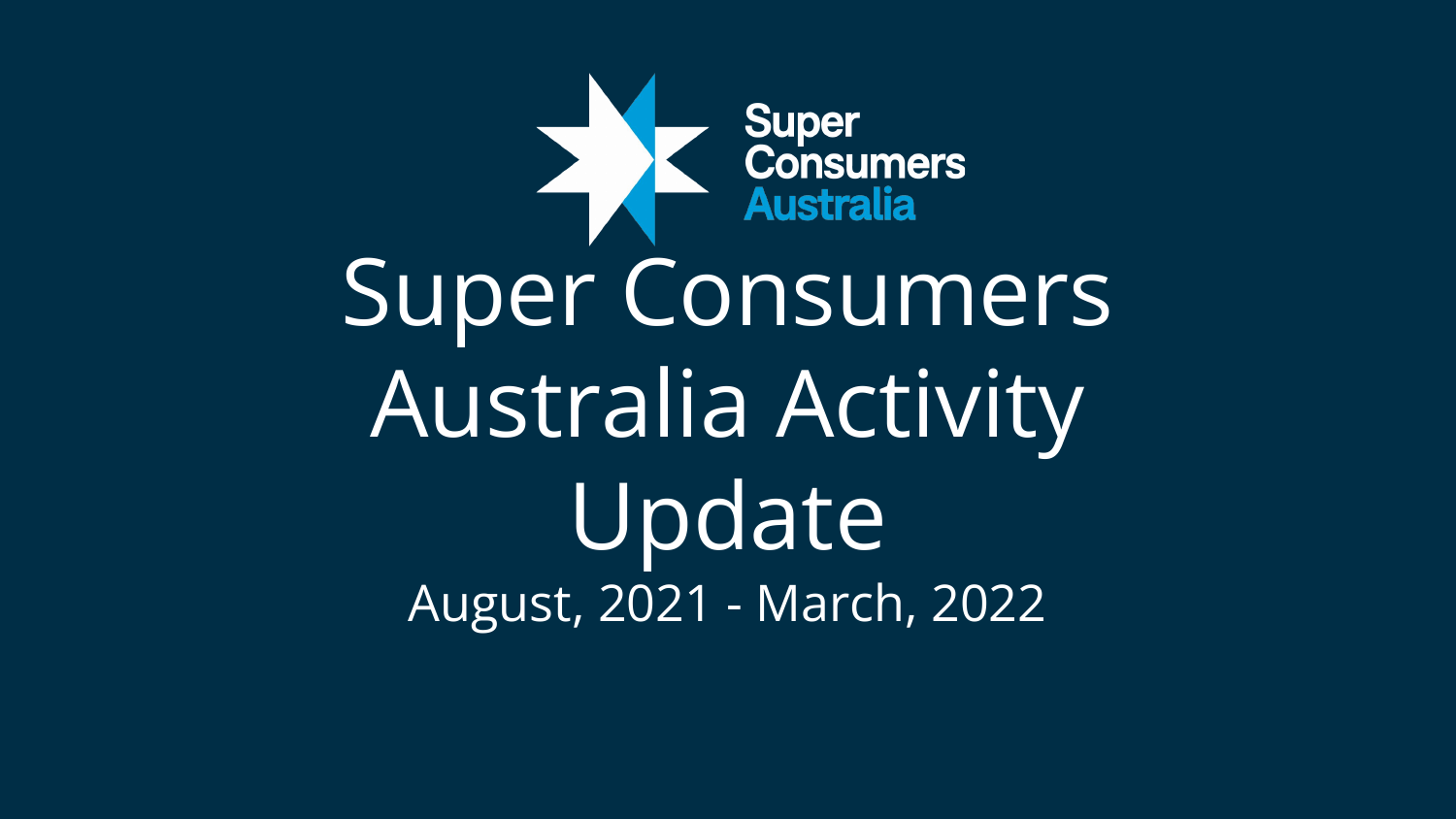# Our goals



| Advocacy                                                                                                                                                                                                                                                                            | Engagement & research                                                                                                                                                                                                                                                                                                                                                   | Shining a light                                                                                                                                                                                                                                     |
|-------------------------------------------------------------------------------------------------------------------------------------------------------------------------------------------------------------------------------------------------------------------------------------|-------------------------------------------------------------------------------------------------------------------------------------------------------------------------------------------------------------------------------------------------------------------------------------------------------------------------------------------------------------------------|-----------------------------------------------------------------------------------------------------------------------------------------------------------------------------------------------------------------------------------------------------|
| We will work independently and with<br>others to advocate the consumer<br>interest and help create a fairer<br>superannuation system for low and<br>middle income Australians.<br>Where important data is missing,<br>underutilised or hidden we will<br>advocate for its provision | We will work with our sector to<br>maximise the impact of our collective<br>work.<br>We will work with consumers to ensure<br>that people's experience of the system<br>is amplified.<br>We will build a strong evidence base<br>for our advocacy and consumer help<br>through original research and<br>amplifying people's experience of the<br>superannuation system. | We will find, investigate and tell<br>powerful stories that shine a light on<br>issues, are based on strong evidence<br>and inspire change.<br>We will provide information to help<br>people to make better decisions about<br>their superannuation |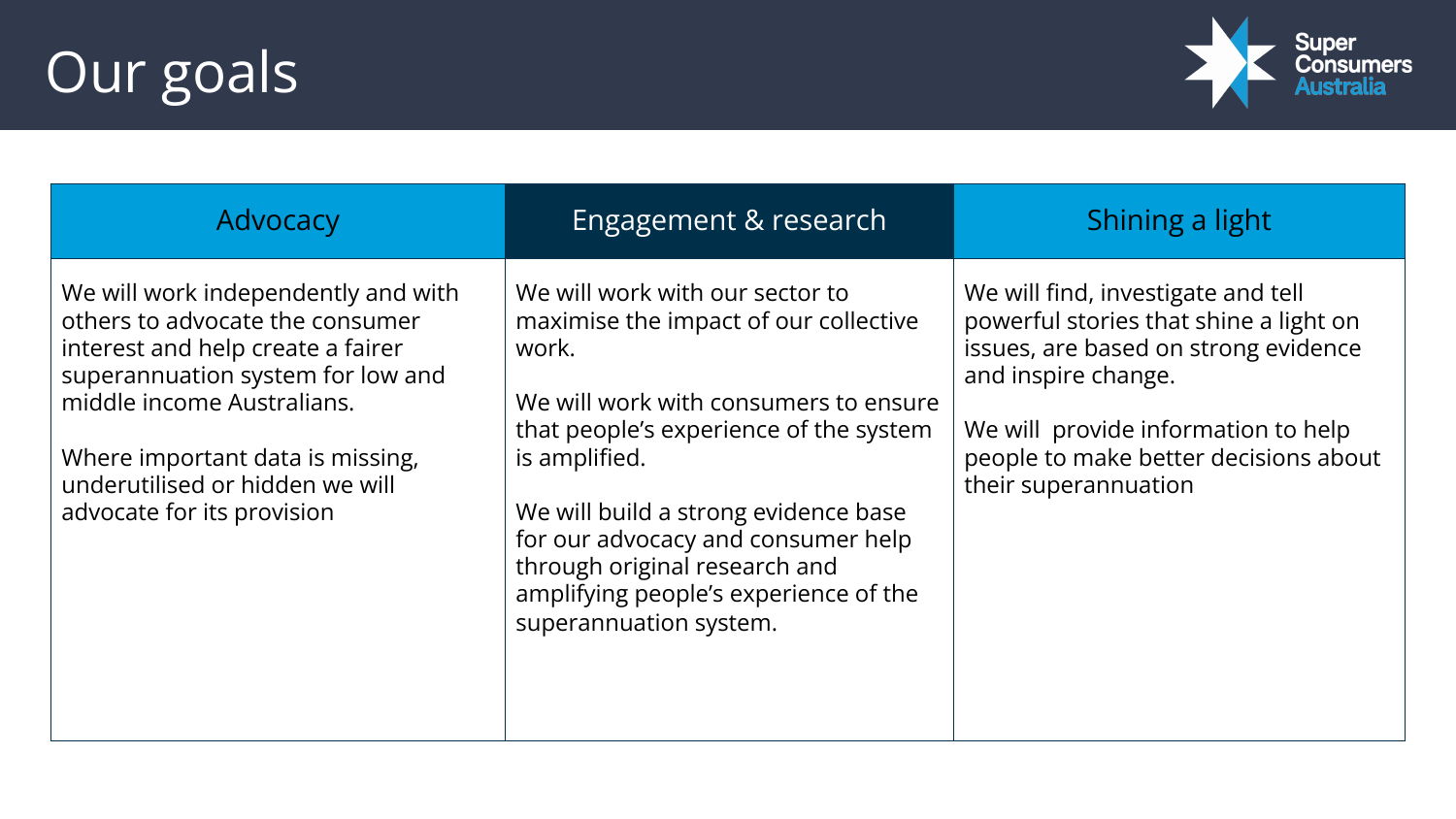# Advocacy metrics



## **Key results**

- Number of high impact stories to show that key stakeholders know and respect us for our advocacy work
- We have achieved wins in our policy areas, including law reform, industry change or key stakeholder support of our work.

#### **High impact media stories**

- In August we released our member outcomes assessment report which had strong coverage in key media outlets and was an important context setter to the release of the first MySuper performance test.
- Many of our media appearances over summer were been alerting consumers of the impacts of being in an underperforming superannuation fund. We've used our market analysis to show that the rates of switching doubled on the previous year and other factors, such as significant fee reductions and mergers are playing out across the sector to improve consumer outcomes.
- Over the summer period we helped some media outlets develop consumer advice pieces to assist people to get on top of their super. This resulted in a large increase in our 'share of voice' relative to industry super advocacy groups. These consumer advice pieces have helped build our recognition and credibility in the space, which is helpful when we next need to highlight consumer harm and call for solutions.

#### **Policy wins**

- In September we welcomed the passage of a new law that makes superannuation assets visible during divorce settlements. This reform will make settlements fairer for spouses going through divorce settlements, helping to address gender inequality in retirement incomes.
- As part of our advocacy on the Your Future, Your Super reforms we drew the attention of parliamentarians to the consumer harm created by occupational exclusions in default insurance. This led to a Treasury consultation process as well as a proposal by the Financial Services Council to place a ban on the use of occupational exclusions amongst its members. We've since been working through the details with the FSC.
- Removal of the \$450 threshold on super was also removed, which will see an additional 300,000 Australians receive super.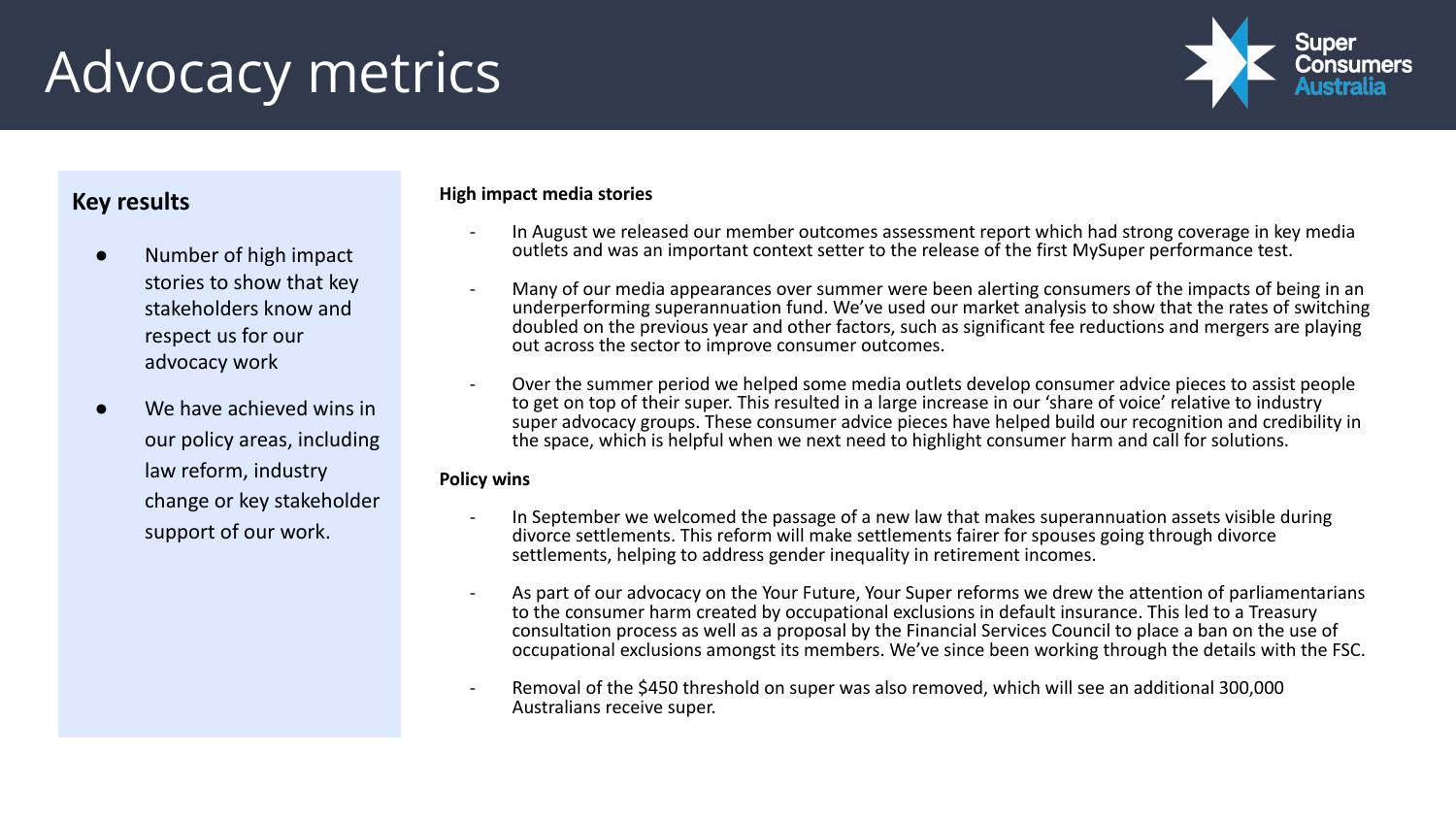# Research metrics



### **Key results**

- Completed four research projects which support an advocacy or consumer help objective.
- Research is peer reviewed by the research reference committee or other relevant experts.
- Research is utilised by strategically important outlets (e.g. media reporting, government, industry and regulator reviews)

Research projects complete

We continued our campaign for fair insurance in super. In late October [we released an update](https://superblog.netlify.app/2021/10/28/update-on-restrictive-tpd-policies/) on the funds that were still maintaining restrictive definitions in their default insurance. Of the 19 funds that we contacted, 14 have either removed or shown significant improvement in the quality of their coverage. This compares to only one of the nine funds we didn't contact. This research driven campaign has achieved a massive improvement in the quality of coverage, particularly for people in part-time, casual, unemployment and those making mental health based claims.

We conducted research on the prevalence and cost implications of occupational exclusions in insurance. Along with our advocacy this resulted in a Treasury consultation on the issue.

The [report on our retirement standards work](https://static1.squarespace.com/static/5d2828f4ce1ef00001f592bb/t/622034730da5aa35241c6058/1646277749515/Super+Consumers+Australia+launches+consultation+3+March.pdf) was put out for public consultation in March. This research includes detailed guidance for consumers and policymakers on how to address issues with retirement planning. The consultation period is currently underway, but to date we have had strong engagement with the research across government, industry and regulators.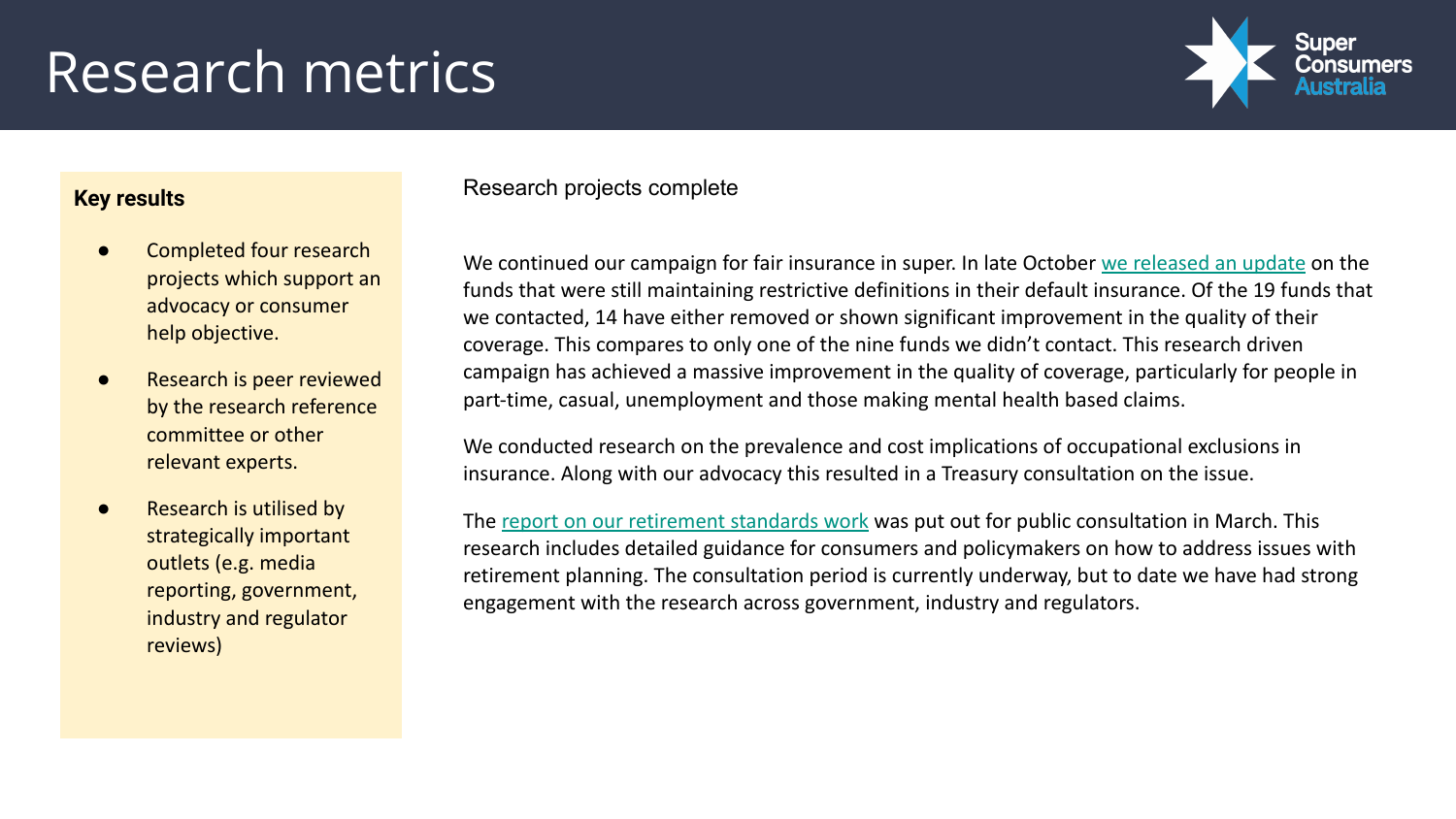# Engagement metrics



#### **Key results**

- Utilised (e.g. in submissions, reports, media) 20 strategic and diverse sources of information collected from experts.
- Utilised (e.g. in submissions, reports, media) 20 strategic and diverse sources of information collected from the public (consumers)

### **Utilisation of information**

We have recently drawn on information from the public in our stories on rent assistance, retirement planning and death benefit nominations.

We spoke with a [TPD insurance claimant](https://www.choice.com.au/money/financial-planning-and-investing/superannuation/articles/rachels-story), to explain how these policies can be poor value for some cohorts of consumers.

We have also collected communications that consumers have received from funds that failed the performance test. We will be releasing this as part of some upcoming research on fund communications.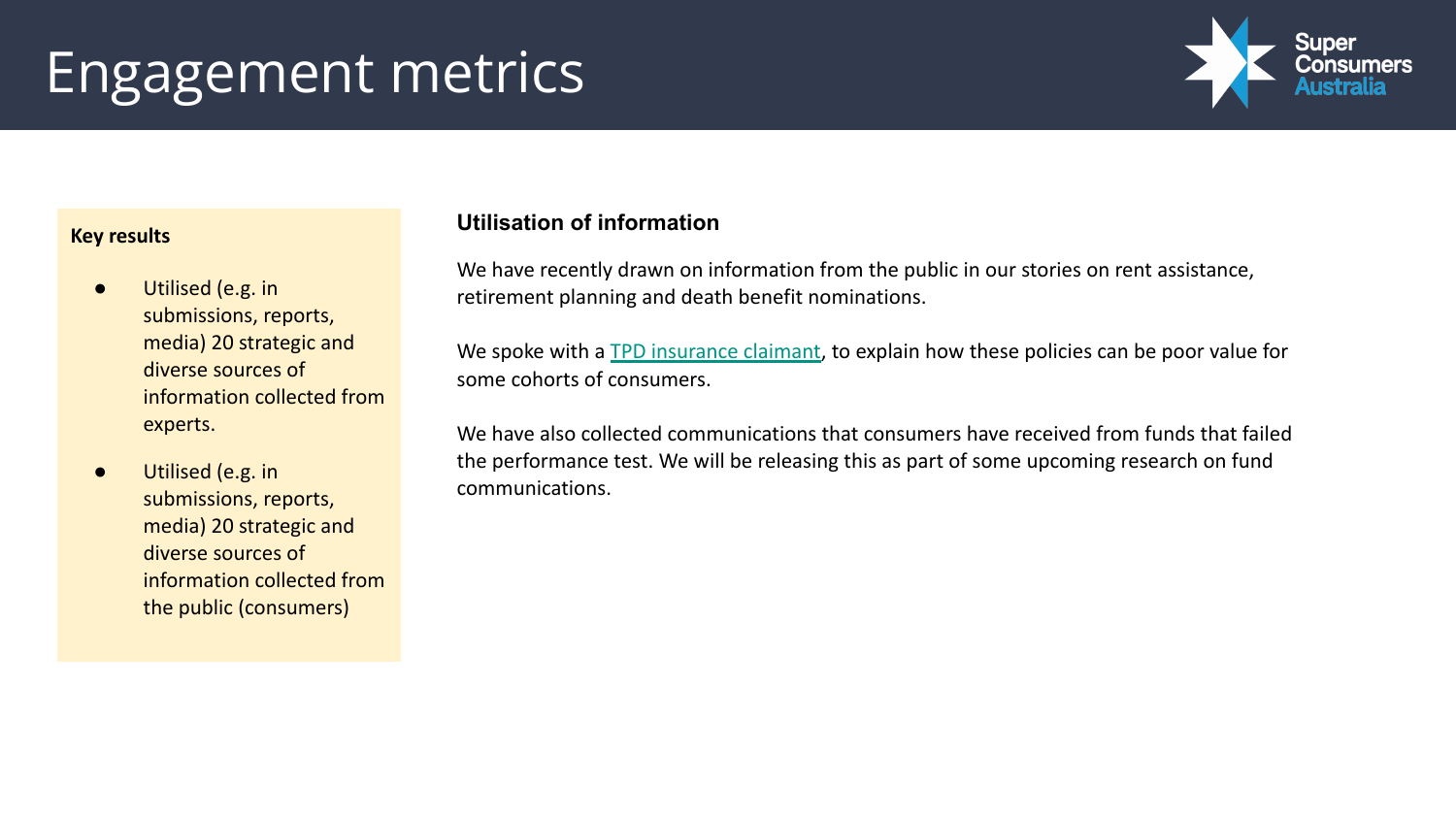# Shining a light metrics



### **Key results**

- Produce 4 investigations relevant to people's needs in navigating the superannuation market.
- Directly reach more people by further developing our audience on the CHOICE platform.
- Our content is reproduced and repurposed for external audiences: Measured through media reach and qualitative reporting on external use of our resources.

### **New investigations into the superannuation market**

#### **Reaching audiences**

We have overhauled the structure of superannuation content available on the CHOICE website this will help people to find targeted content on how to manage super across different life events. We have also produced advocacy focussed pieces on the fairness of [super tax concessions,](https://www.choice.com.au/money/financial-planning-and-investing/superannuation/articles/super-tax-concessions) [death benefit nominations](https://www.choice.com.au/money/financial-planning-and-investing/superannuation/articles/death-benefits) and how [rent](https://www.choice.com.au/money/financial-planning-and-investing/superannuation/articles/retired-renters) [assistance can be better used to target poverty](https://www.choice.com.au/money/financial-planning-and-investing/superannuation/articles/retired-renters) in retirement.

#### **Media: External use of resources**

We had our biggest media moment of the year at the end of August, when we released our analysis of member outcomes assessments the day before the names of 13 funds that failed the performance test were released. Our research showed that several of the failed funds had given themselves glowing self-assessments, with all claiming to act in members' best interests. We placed the research with the AFR, which reported back to say the article achieved a particularly high readership rate. The story was also picked up by 9 News and several radio stations. When the performance test results were released we were quoted extensively in publications including the AFR, News.com, the ABC and The New Daily. The Guardian also requested an op ed on what to do if you're in an underperforming fund.

In the new year there was increased interest from the industry press in our retirement standards research and our calls for the quality of advice review to give greater prominence to retirement planning. Both of these stories resulted in a number of industry stakeholders reaching out to encourage and provide constructive feedback on our policy direction on these two issues.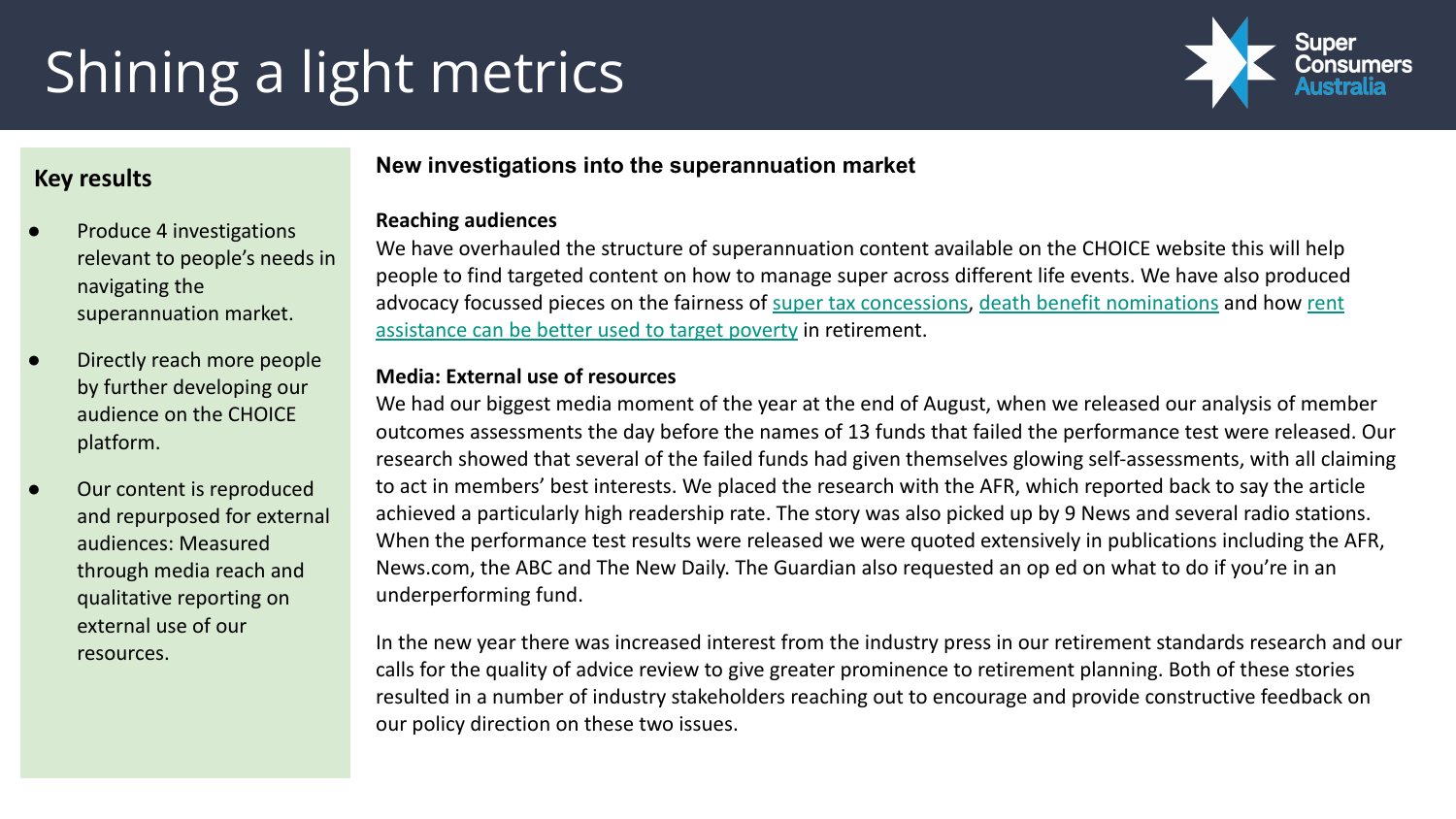

# **Challenges and mitigation**

The pandemic continues to create challenges to our ability to work in a safe and productive way. We continue to mitigate this challenge via our work from home policy and having a COVID safe work environment for when it is safe to work from the office. We continue to make use of technology to overcome the challenges associated with remote work. We have encouraged staff use of employee assistance programs. We continue to use new ways of working and socialising as a team in a COVID safe way.

## **Risks**

There are no risks to note.